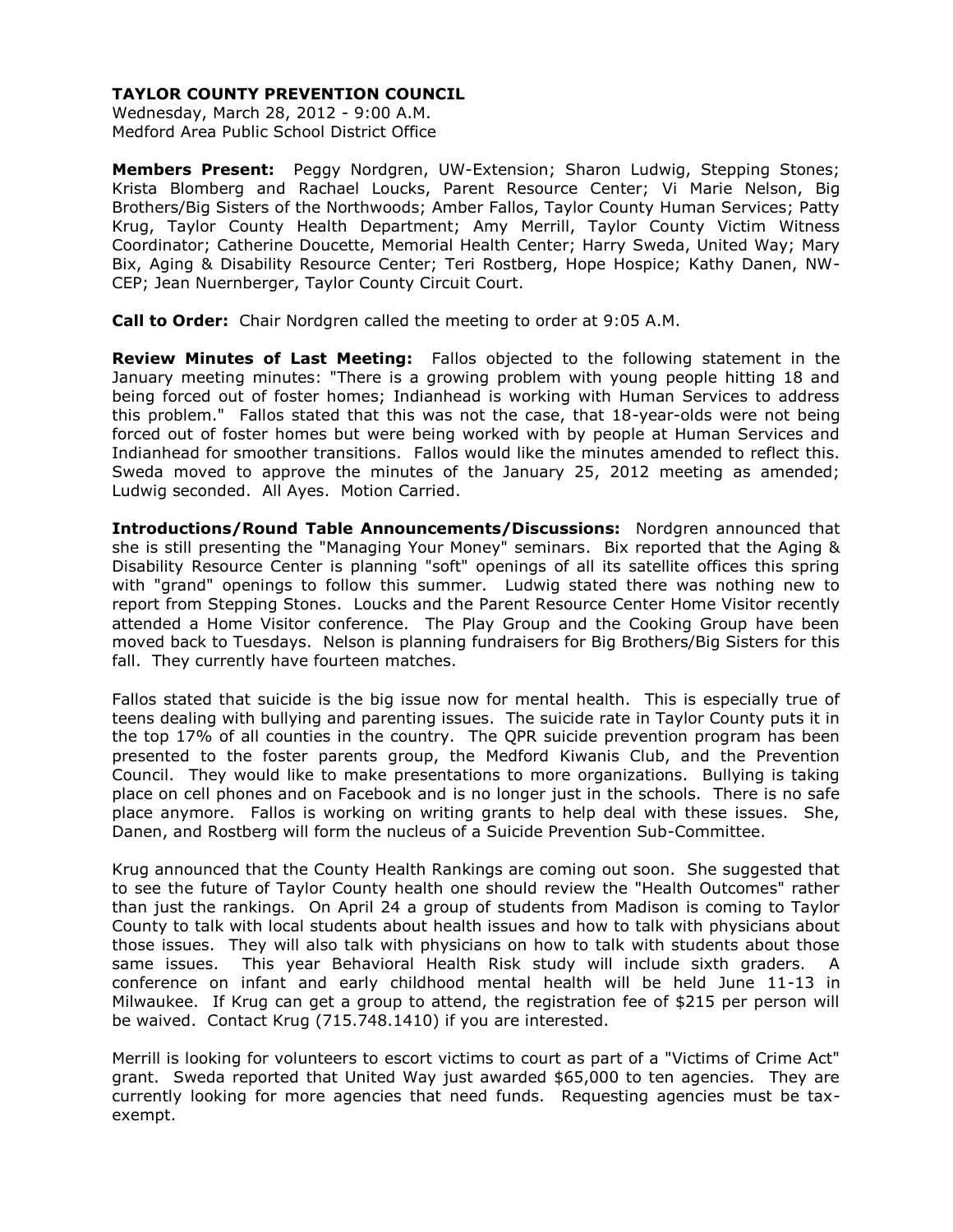Doucette stated that Memorial Health Center is putting together a social networking policy. The area's first ever woman's specialist, Susan Young, M.D., is now accepting appointments. Memorial Health Center will be celebrating its fiftieth-year of service this year.

Rostberg stated that Hope Hospice will be partnering with Memorial Health Center for another "Living with Grief" series. Hope Hospice has a grant to work with veterans in the areas of suicide prevention, post-traumatic stress disorder, and other mental health issues. Danen reported that a \$4,700,000 grant was awarded to a group of Wisconsin counties for education and job training of health care workers. This grant will enable employers to offset 90% of the wages for new hires during their first few months of employment.

Nuernberger has added sexting and cyber bullying to the topics covered in her sophomore health class in Rib Lake. The legal ramifications of these activities are a real eye-opener for the students. She feels that many of these issues are very underreported. In the past three years, she has seen six cases - three males and three females - but feels there are many more unreported cases out in the community.

**Discussion: Social Networking:** Nordgren reported that at a recent inter-agency meeting on bullying issues, it was found that girls are much worse offenders than boys and that the problem starts in the middle schools. Schools recognize the problem and are working on strategies to combat it, but many parents seem clueless. One strategy for parents is simply to take cell phones away from their children, but most parents don't seem to realize this can be done. Much of the offensive behavior actually happens at home (cell phones, Facebook) but spills over to the schools. Formerly the bullying problem was between 2-3 students, but now through social media the offensive material can be sent out to thousands. What used to be humiliating can seem devastating when the student thinks the whole world knows. Parents are not as tech-savvy as their children and are unaware that they can check the history of their children's use of computers and cell phones and can use such Web sites as watchdog.com to monitor activities.

Another issue seems to be that the parents themselves are doing inappropriate things on their computers and cell phones, and their children feel empowered to do similar things. Parents need to stop being their children's friend and start being their children's parent. There is a movie on cyber bullying, called "Bully", and it was felt that it might be a good program to have at the local theatre. Youth needs to understand that it is very easy to put something on the Internet but that there can be devastating consequences.

It was felt that a campaign should be developed to help promote awareness of and develop a strategy to prevent cyber bullying. It was decided to form a Social Media Sub-Committee. Nordgren, Danen, Nuernberger, Merrill, and Fallos volunteered to work on this project. They would also like to get a school counselor from each school to join the committee and, eventually, several students.

## **Committee Reports:**

Early Childhood: Greget was not present to report on activities of the Early Childhood Committee.

Continuum of Care Committee: Christofoli was not present to report on the Continuum of Care Committee.

ATOD Committee: Krug reported that the ATOD Committee is now meeting regularly on the second Wednesday of each month from 11 A.M. to 1 P.M. Their committee members include, among others, two students and one tavern owner. They are writing a grant in conjunction with Indianhead Community Action Agency.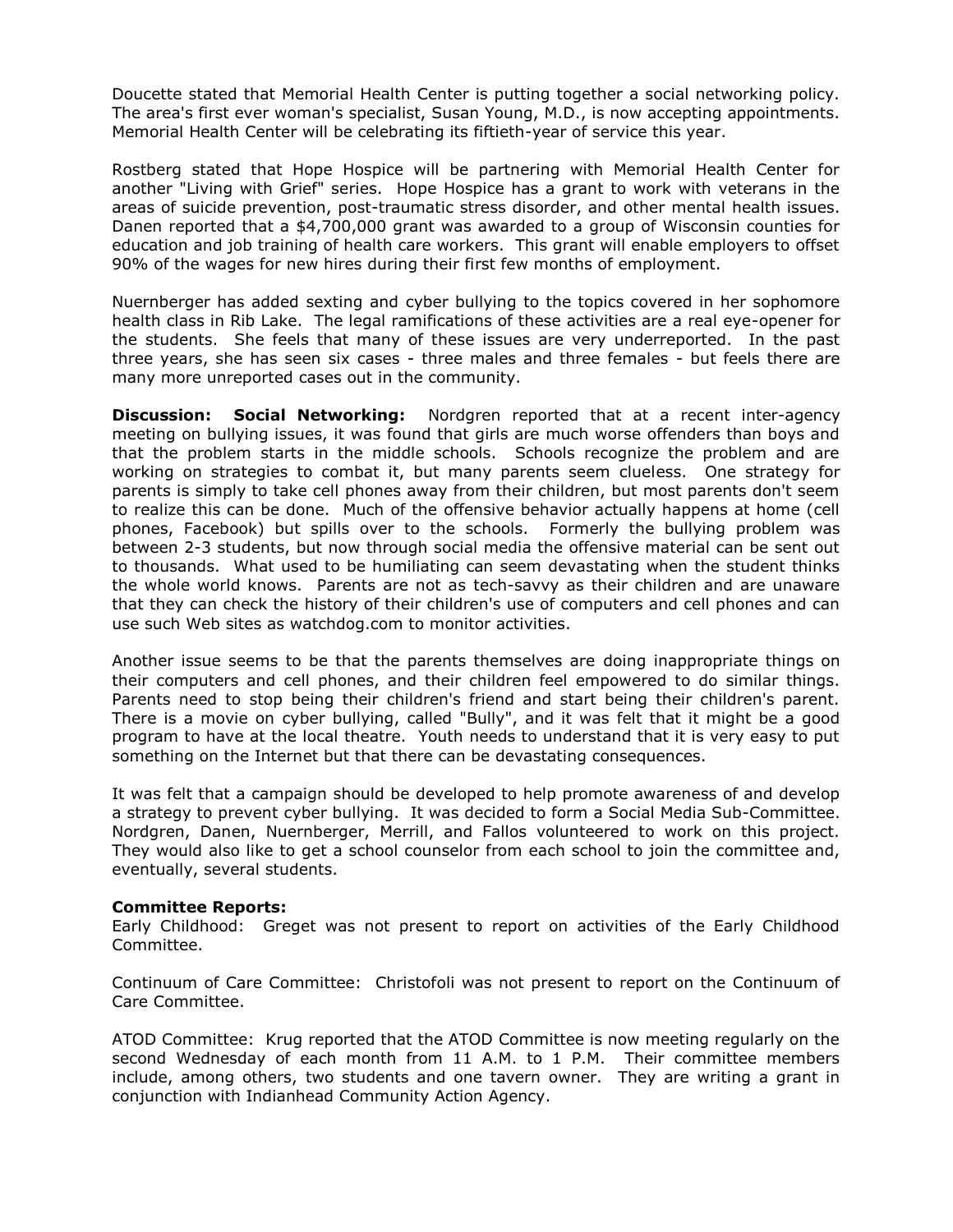**Confirm Next Meeting Date:** The next meeting of the Taylor County Prevention Council will be Wednesday, May 23, 2012 at the Medford Area Public School District Office and will start at 9:00 A.M.

**Adjournment:** With no further business, the meeting was adjourned at 10:40 A.M.

**Handouts:** NebGuide (University of Nebraska), "Cyber bullying"; Safe Communities - Safe Schools Fact Sheet, "Cyber Bullying and Internet Safety"; "Hopes" Suicide Education & Prevention, "Deaths in Wisconsin 2010"; Hope Hospice Foundation of America, "Living with Grief: End-of-Life Ethics"; information on the fish boil fundraiser for Hope Hospice; information on the 2012 Wisconsin Infant and Early Childhood Mental Health Conference.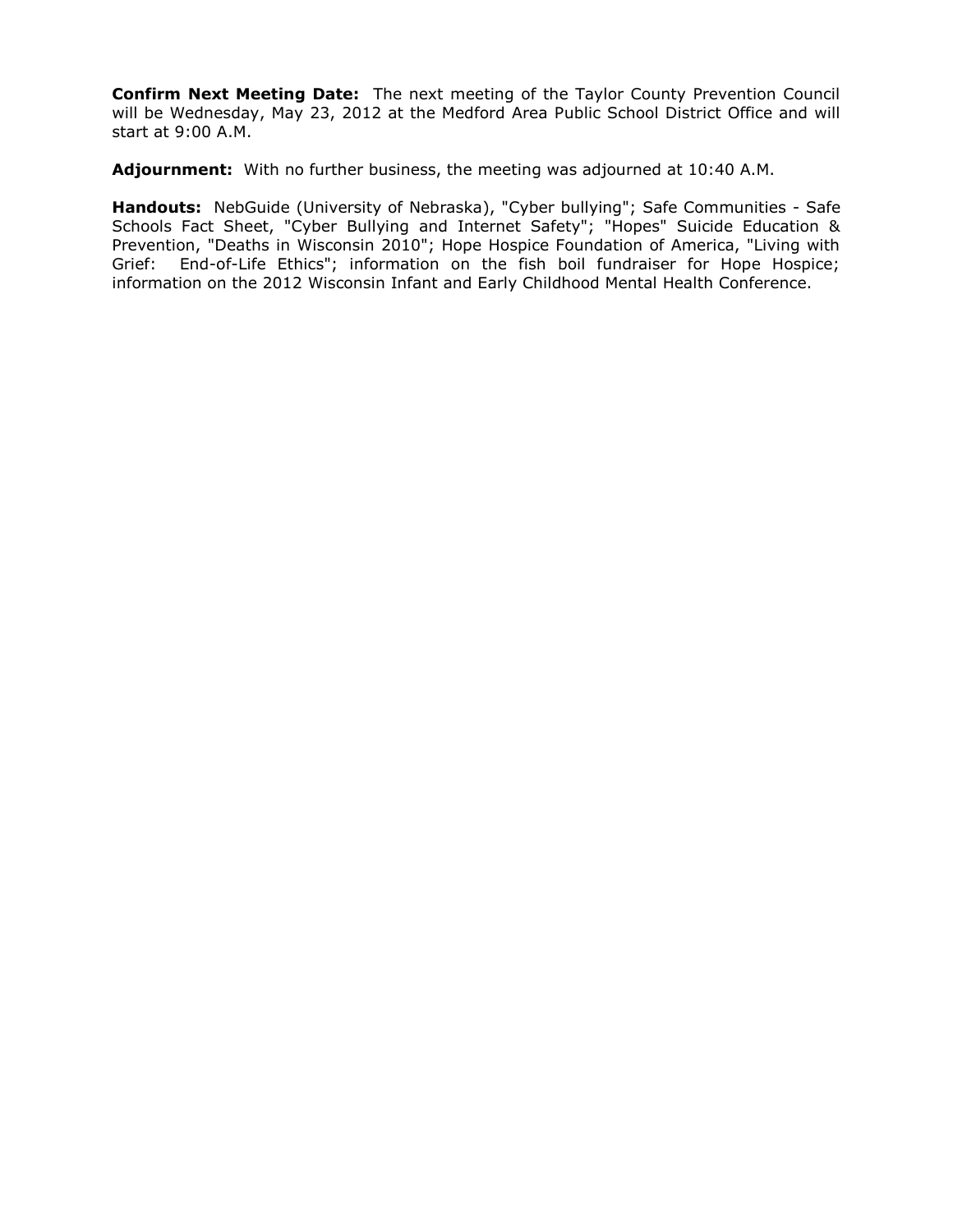## **TAYLOR COUNTY PREVENTION COUNCIL**

Wednesday, January 25, 2012 - 9:00 A.M. Medford Area Public School District Office

**Members Present:** Kris Porter, Stepping Stones; Patty Krug, Taylor County Health Department; Jean Nuernberger, Circuit Court; Jodi Meinke and Kim Christofoli, Indianhead Community Action Agency; Joseph Greget, Medford Area School District; Vi Marie Nelson, Big Brothers/Big Sisters; Rachael Loucks, Parent Resource Center; Peggy Nordgren, University of Wisconsin - Extension; Mary Bix, Aging & Disability Resource Center.

**Review Minutes of Last Meeting:** The minutes of the November 30, 2011 meeting were approved by acclamation.

**Call to Order:** Chair Nordgren called the meeting to order at 9:07 A.M.

**Review Mission of Council:** Council Members felt that the Mission Statement covered what we are about and what we are doing to achieve that mission. It was felt that we should develop a series of publicity pieces for the newspaper and the radio station so that Taylor County residents become more aware of our function.

**Committee Reports:** Early Childhood: They now have mental health assistance in the Medford Schools. Child Development Days are as follows: Rib Lake - March 1; Medford - March 8; Gilman - March 22.

Continuum of Care: Today, January 25, 2012, is the point-in-time count of homelessness in Taylor County. The Continuum of Care Committee has developed both mission and vision statements, written bylaws, and received their Articles of Incorporation from the State of Wisconsin. They are now working on policies and procedures. For the time being, they are operating under the Indianhead Community Action Agency's 501(c)(3) but eventually will have to get their own non-profit status. When they eventually get a house set up for the homeless, it will be called The Chequamegon House of Taylor County.

ATOD: This Committee has been very active in working on programs and grants, establishing a local lead person, and working with schools to develop a county-wide school policy on alcohol infractions. Their next step is to establish a community committee. Most of what they have done so far has been done behind the scenes through the Taylor County Health Department.

**Round Table Announcements/Discussions:** The group discussed trends that are appearing in Taylor County at this time. It was generally felt that social networking activities such as sexting and cyber bullying are developing into significant issues - both socially and legally. Homelessness is an increasing problem in Taylor County, and financial issues for the elderly are an ever-present situation for that age group.

Nordgren handed out the 2012 schedule for the "Managing Your Money" classes. She stated they she is seeing less demand for her financial classes than she feels is warranted.

Loucks reported that The Parent Resource Center is getting lots of calls from parents who feel they don't know what to do; these parents come to the PRC for 1-2 meetings with staff and then are not heard from again. The Home Visitor is quite busy, especially with court orders. Their supervised visits program is very busy. A couple of their programs targeting young children are not currently well attended because parents are fearful of pertussis. They are also seeing more social networking and sexting issues showing up; parents need help teaching their children on proper Internet usage.